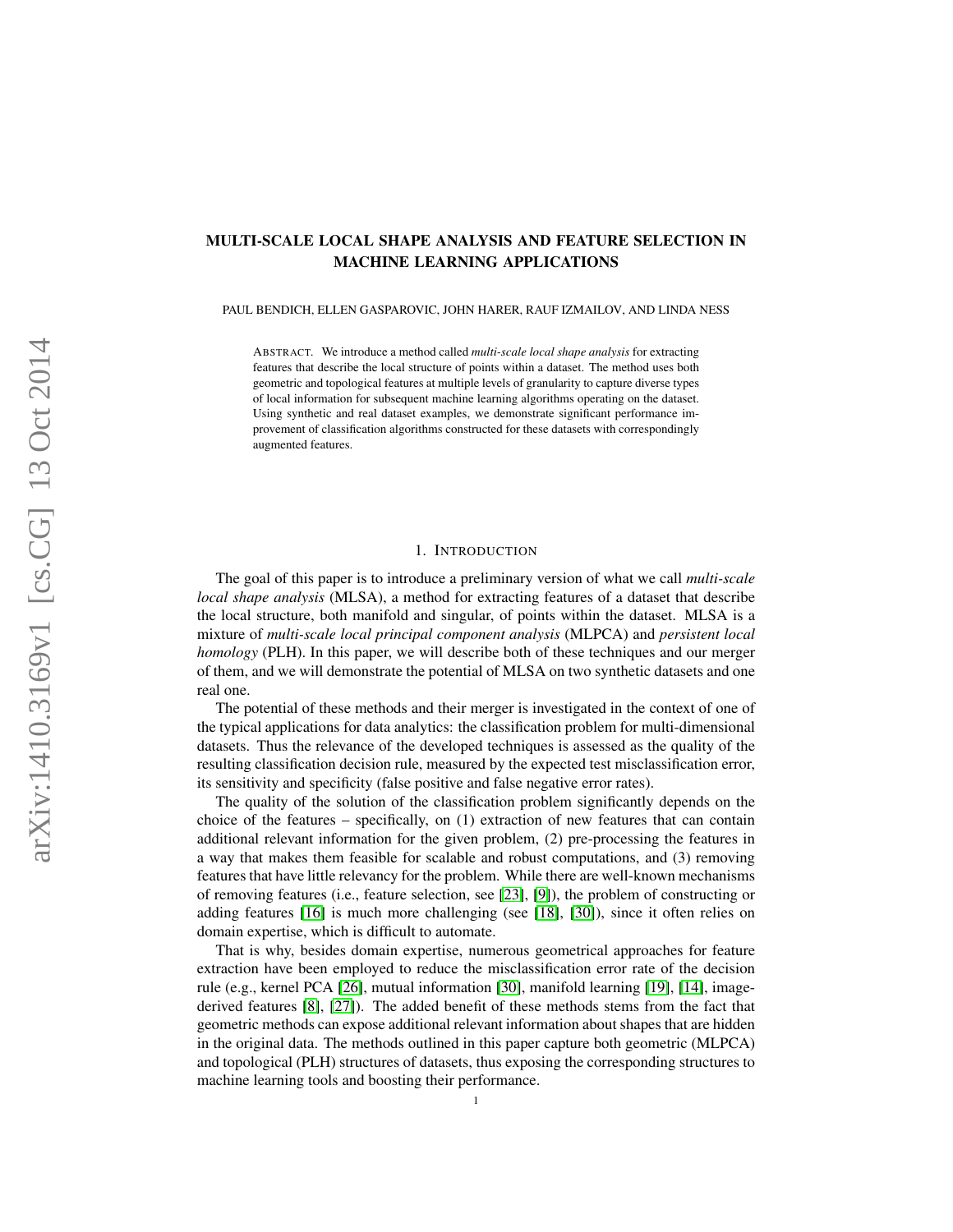MLPCA. Principal Component Analysis (PCA) is a standard technique that takes a point cloud  $\mathbb{X} \subseteq \mathbb{R}^D$  as input, and returns information about the directions of data variation and their relative importance. A standard output of PCA is an integer  $k$  and a projection of the data onto the k-dimensional linear subspace of  $\mathbb{R}^D$  spanned by the k most important directions. In this case, it is reasonable to say that the "intrinsic dimension" of  $X$  is k in the sense that if one "zooms in" at a point in  $X$ , it will look like a  $k$ -flat. Of course, for some datasets the intrinsic dimension varies as we move around the data (think of a plane pierced by a line in  $\mathbb{R}^3$ ). For almost any dataset, the notion of "intrinsic dimension" depends on how much one wants to zoom in. For example, data sampled from a thin strip in  $\mathbb{R}^2$  will look either one- or two-dimensional, depending on the notion of local scale.

**PLH.** To complicate matters further, there are datasets  $X$  and points z for which the statement "Locally at z,  $X$  looks like a k-flat" is simply not true, for any value of k. For example, consider a dense sample from the intersection of two planes in  $\mathbb{R}^3$ . If z is any point very near to the line of intersection, then MLPCA at almost any radius will return a 3 flat, which is not a reasonable answer. The key issue here is that proximity to singularities complicates the notion of local dimension. It is here where PLH proves useful.

The concept of PLH is built off of a traditional algebro-topological notion called *local homology groups*; see, for example, Chapter 35 in [\[24\]](#page-13-9). These groups are meant to assess the "local" structure of a point z within a topological space  $X$ . Among their nice properties is the fact that they are the same for every point z precisely when  $X$  is a topological manifold. When  $X$  is not, these groups differ as we move  $z$  around, and in fact provide a great deal of information about the local singularity structure at each non-manifold point.

On the other hand, the concept of "local" is a tenuous one in the noisy point-cloud context, where what is meant by local depends entirely on an often impossible-to-choose scale parameter. This issue was addressed in [\[5\]](#page-13-10), where a tweakable radius parameter R was added to the definition. The version of local homology that we will use in this paper differs slightly from that in [\[5\]](#page-13-10), but we feel it is simpler both for exposition and for computational purposes.

Related work. To the best of our knowledge, this is the first attempt to use PLH in the construction of features for classification problems. PLH has been used before [\[15\]](#page-13-11) in the context of dimension reduction. However, the goal there is to use PLH to detect the dimension of the manifold which, under the assumptions of that paper, underlies the given dataset. Our goal is quite different: to augment a more standard dimensiondetection method with PLH in order to understand features that may arise by dropping the underlying-manifold assumption.

Another paper [\[6\]](#page-13-12) uses PLH, and also a more complicated mapping construction to transfer PLH information from one point to another, in an effort to learn the underlying stratified structure of a space from a point sample of it. There is also some work [\[28\]](#page-13-13) which learns the stratified structure of a union of flats via Grassmannian methods.

Finally, a recent paper [\[2\]](#page-13-14) uses PLH in the construction of a novel distance between different road map reconstructions.

Outline. The structure of this paper is as follows. In Section [2,](#page-2-0) we briefly review the ideas behind MLPCA, followed by a more in-depth description of PLH in Section [3.](#page-2-1) Then, in Section [4,](#page-6-0) we combine the two techniques into MLSA and demonstrate its utility in machine learning experiments involving three sample datasets, two synthetic and one real. The results of these experiments are summarized in the tables of Section [6.](#page-10-0) We conclude with some discussion in Section [5.](#page-10-1)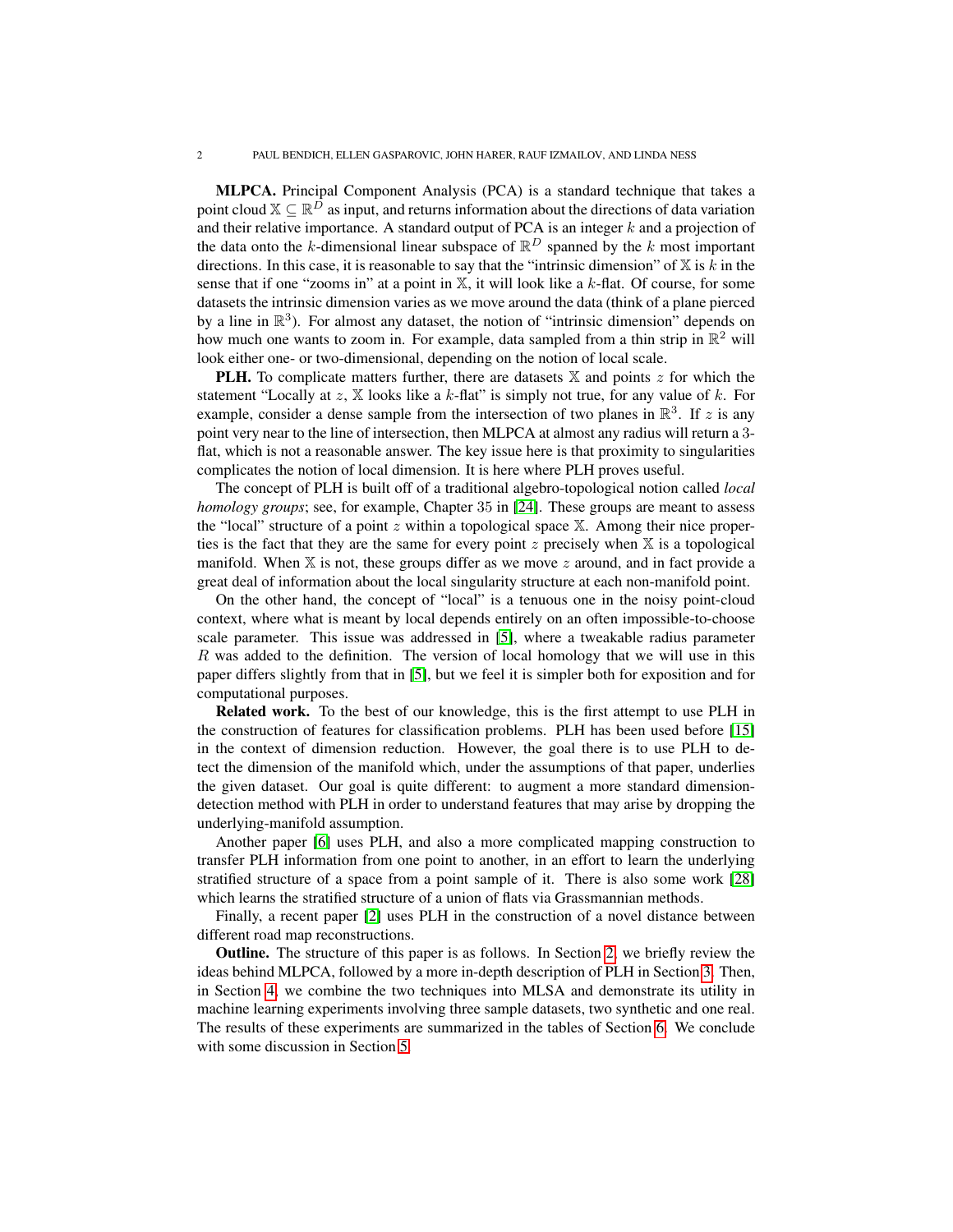

<span id="page-2-2"></span>Figure 1: Multi-scale local principal component analysis (MLPCA).

### 2. MULTI-SCALE LOCAL PRINCIPAL COMPONENT ANALYSIS

<span id="page-2-0"></span>In *multi-scale local principal component analysis* (MLPCA) [\[22\]](#page-13-15), one takes a point cloud  $X$ , a particular point  $z$  and a radius  $R$ , and one computes PCA on the sub-cloud of points within the Euclidean  $R$ -ball around  $z$ . This process is then repeated for multiple radii and at many points to get a general profile of how the dataset looks at different locations in different scales (Figure [1\)](#page-2-2). These multi-scale features may then be used in the overall data analysis along with the original features (coordinates of the points).

This approach belongs to a growing family of multi-scale methods exploring and leveraging natural differences in information availability and its relevance on different scales of the dataset in question. Multi-scale methods tend to reveal more accurate information about the structure of the dataset than global (single scale) techniques.

The eigenvalues and eigenvectors of the covariance matrix provide a core set of features which capture geometric information about the dataset. The first  $k$  eigenvectors of the covariance matrix define a  $k$ -dimensional hyperplane (through the center of mass) minimizing  $\sum_i$  (distance $(x_i, P)$ )<sup>2</sup>, where the infimum is taken over all k-planes P. This geometric information can be significantly enriched by computing the eigenvalues and eigenvectors for a set of multi-scale neighborhoods of points. Bassu et. al. [\[4\]](#page-13-16) exploited multi-scale local PCA features to define a support vector machine (SVM) decision rule that distinguished pointwise two unknown empirical measures (ground and vegetation) on the same domain of LIDAR-generated surface images. The same authors later applied this technique for classification of various types of satellite images of vessels [\[3\]](#page-13-17). These two image analysis experiments demonstrate that centralized multi-scale PCA features on data sets in  $\mathbb{R}^n$ provide necessary and sufficient conditions for datasets to have certain properties.

#### 3. PERSISTENT LOCAL HOMOLOGY

<span id="page-2-1"></span>This section contains a formal description of PLH features, which will be used in the next section to augment MLPCA features in several example applications. We assume that the reader understands homology groups, and we give only the briefest of reviews of persistent homology. For a good reference on the former, see [\[24\]](#page-13-9); for the latter, see [\[17\]](#page-13-18) or [\[11\]](#page-13-19). All homology groups need to be computed over a field for the definition of persistence to make sense, and that field is usually  $\mathbb{Z}/2\mathbb{Z}$  for computational reasons.

3.1. Persistent Homology. Suppose that  $X$  is a topological space equipped with a realvalued function f. For each real number  $\alpha$ , we define the *threshold set*  $\mathbb{X}_{\alpha} = \{x \in \mathbb{X} \mid \alpha \in \mathbb{X} \mid \alpha \in \mathbb{X} \mid \alpha \in \mathbb{X} \}$  $f(x) \leq \alpha$ . Note that increasing  $\alpha$  from negative to positive infinity provides a *filtration*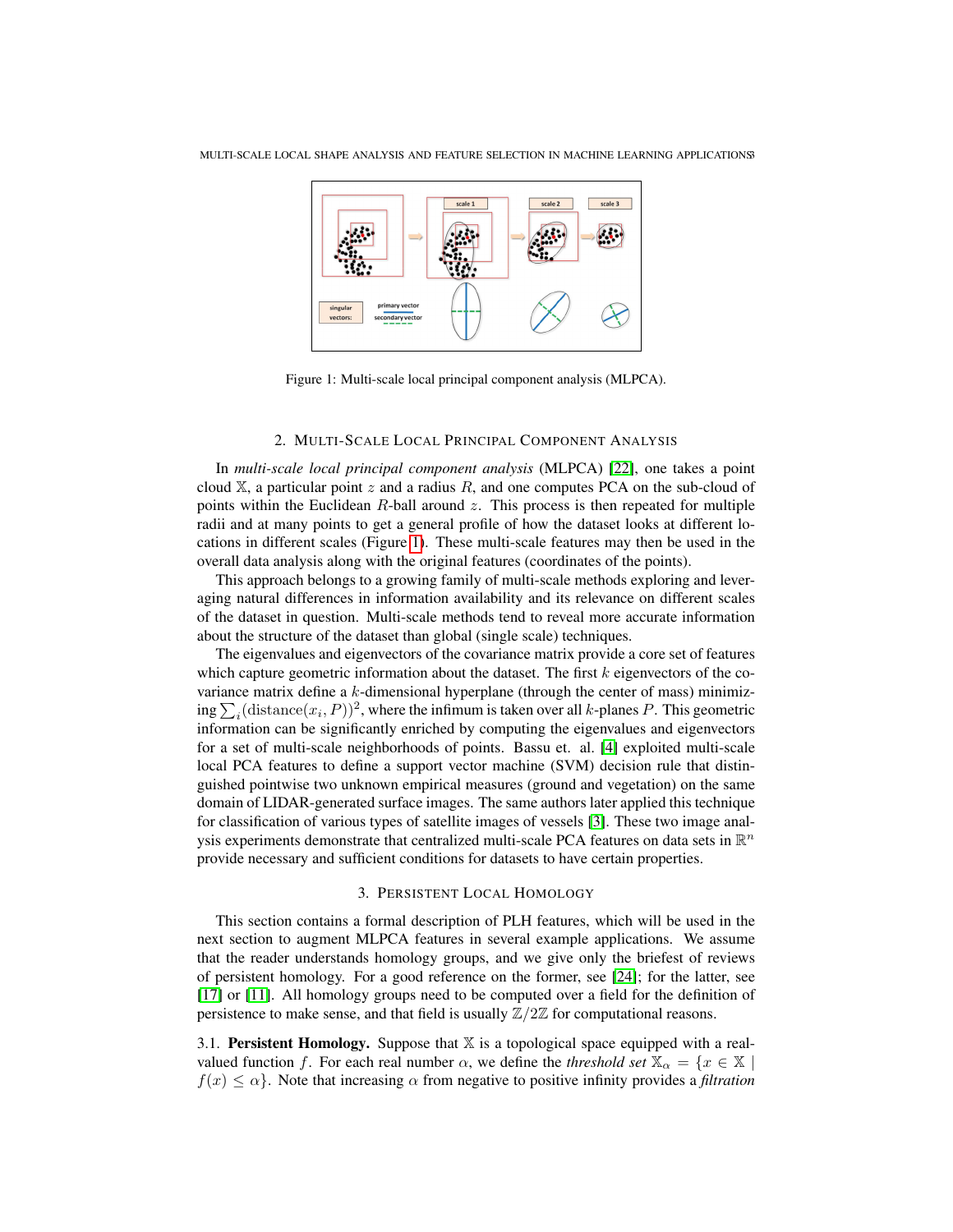of X by these threshold sets. For each non-negative integer k, the *persistence diagram*  $Dgm_k(f)$  summarizes the appearance and disappearance of k-th homology during this filtration.

For example, take  $X$  to be a closed interval and  $f$  to be the function whose graph is drawn in black on the left of Figure [2.](#page-3-0) Then the persistence diagram  $Dgm_0(f)$ , shown as black squares on the right of the same figure, encodes the appearance and subsequent merging of components under this filtration of the interval.



<span id="page-3-0"></span>Figure 2: Left: the graphs of functions  $f$  (black) and  $g$  (red). Right: the persistence diagrams  $Dgm_0(f)$  (black) and  $Dgm_0(g)$  (red).

**Stability theorem.** It turns out that the persistence diagram  $Dgm_k(f)$  is robust to small changes in the input function. To make this more precise, we properly define a persistence diagram to be a multi-set of dots in the extended plane, with the extra condition that there is a dot of infinite multiplicity at each point along the major diagonal  $y = x$ . The *persistence* of a dot  $u = (x, y)$  in a diagram is defined to be  $y - x$ , its vertical distance to the major diagonal.

Given a  $p \in [1, \infty)$ , the *p*-th *Wasserstein distance* between two diagrams D and D' is then defined to be:

(1) 
$$
W_p(D, D') = \left[ \inf_{\phi:D \to D'} \Sigma_{u \in D} ||u - \phi(u)||^p \right]^{\frac{1}{p}},
$$

where the infimum is taken over all bijections  $\phi$  between the diagrams; note that such bijections always exist, due to the infinite multiplicity dots along the major diagonal. Letting p tend to infinity results in the *bottleneck distance*  $W_{\infty}$  between the diagrams.

These distances are computed [\[17\]](#page-13-18) via constructing a minimal-weight perfect matching on a weighted bipartite graph, which means that the distances themselves are not useful as an efficient tool. However, they are important for stating the stability properties of persistence diagrams, as we now illustrate via an example.

Let q be the function whose graph appears in red on the left of Figure [2,](#page-3-0) with diagram  $Dgm_0(g)$  given by red circles on the right. Then the optimal bijection between the two diagrams would be the one that matches the three red dots along the diagonal to the black diagonal, and the other red dots to their closest black square, with the bottleneck distance being the longest distance any red dot has to move during this process.

Note that the two diagrams are quite close under this metric, as are the two functions under the  $L_{\infty}$ -metric. This is true in general:

<span id="page-3-1"></span>Theorem 3.1 (Diagram Stability Theorem). *Let* f *and* g *be two tame functions on a compact space* X*. Then, for each non-negative integer* k*, we have:*

 $W_\infty(Dgm_k(f), Dgm_k(g)) \leq ||f-g||_\infty.$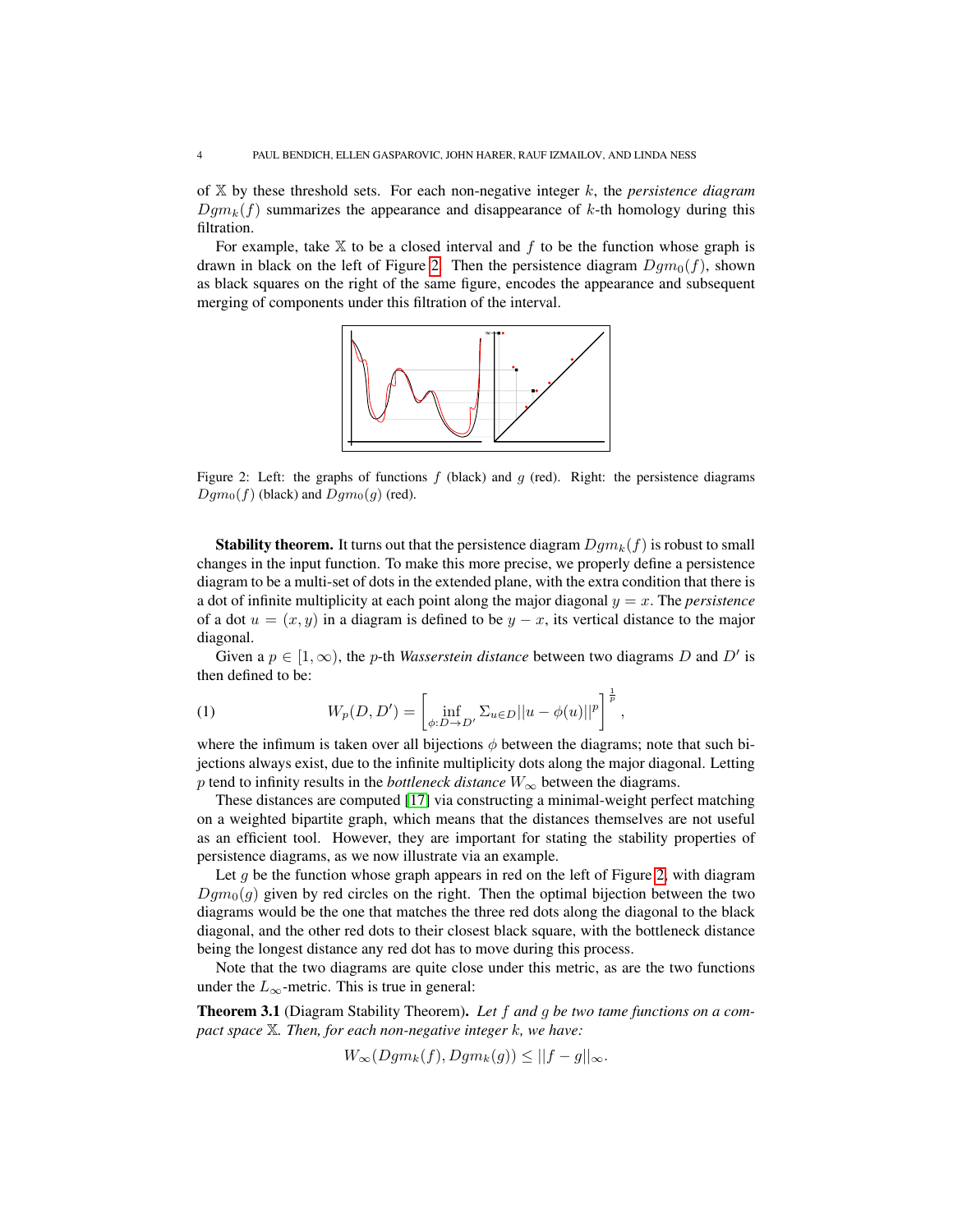See [\[12\]](#page-13-20) and [\[11\]](#page-13-19) for a more technical discussion of this theorem, and see [\[13\]](#page-13-21) for similar theorems, with more assumptions required, about  $W_p$ -stability.

3.2. Local Homology. We now describe local homology groups, before moving on to their persistent version.

Let Y be a topological space embedded in some  $\mathbb{R}^D$ , fix some point  $z \in \mathbb{R}^D$ , a positive real number R, a non-negative integer k, and let  $S_R(z)$  denote the sphere of radius R about z; that is,  $S_R(z) = \{ y \in \mathbb{R}^D \mid ||y - z|| = R \}$ . The k-th *local homology* group of Y, with center point  $z$  and radius  $R$ , is defined to be

(2) 
$$
LH_k(Y, z, R) = H_k(\mathbb{Y} \cap S_R(z)).
$$

For a simple example, take Y to be an infinite plane in  $\mathbb{R}^3$ , z to be a point on that plane, and R to be any positive number. Then  $LH_k(Y, z, R)$  is rank one when  $k = 1$  and is zero otherwise. For a more complicated example, let  $z$  be the red point in Figure [3,](#page-4-0) and let  $r$ and R be the radii of the smaller and large circles, respectively. Then  $LH_0(Y, z, r)$  and  $LH_0(Y, z, R)$  are ranks two and four, respectively; both groups are zero for all other k.



<span id="page-4-0"></span>Figure 3: Within the smaller sphere, the red point looks like part of a 1-manifold; within the larger sphere, its local structure is more complicated.

**Instabilities.** As defined above, the local homology group  $LH_k(Y, z, R)$  depends on three inputs, and it turns out that it can change in an unstable fashion with each. The example in Figure [3](#page-4-0) shows that the local homology group can depend strongly on the choice of radius. From the same figure, we can also see that it depends on the choice of center point; for example, if we fix a small value of  $r$  and move the center point  $z$  gradually along the line from its current location to the crossing point, the rank of  $LH_0(Y, z, r)$  jumps suddenly from two to four. The group  $LH(Y, z, R)$  also clearly depends on the space Y. For a stark example, replace  $\mathbb {Y}$  in Figure [3](#page-4-0) with a dense point sample U. Then, with probability one, the intersection  $\mathbb{U} \cap S_R(z)$  will be empty, and so  $LH_0(U, z, R)$  will be zero.

Fortunately, the persistent version of local homology, which we now describe, varies continuously with these input parameters, and so is much more suitable to real-world data analysis.

3.3. Persistent Local Homology. In what follows, we let  $\mathbb {Y}$  be some compact space in  $\mathbb{R}^D$ . For a working example, imagine that Y is the pair of crossing line segments on the left side of Figure [4,](#page-5-0) but it might also be some point cloud  $\mathbb U$  sampled from it. For the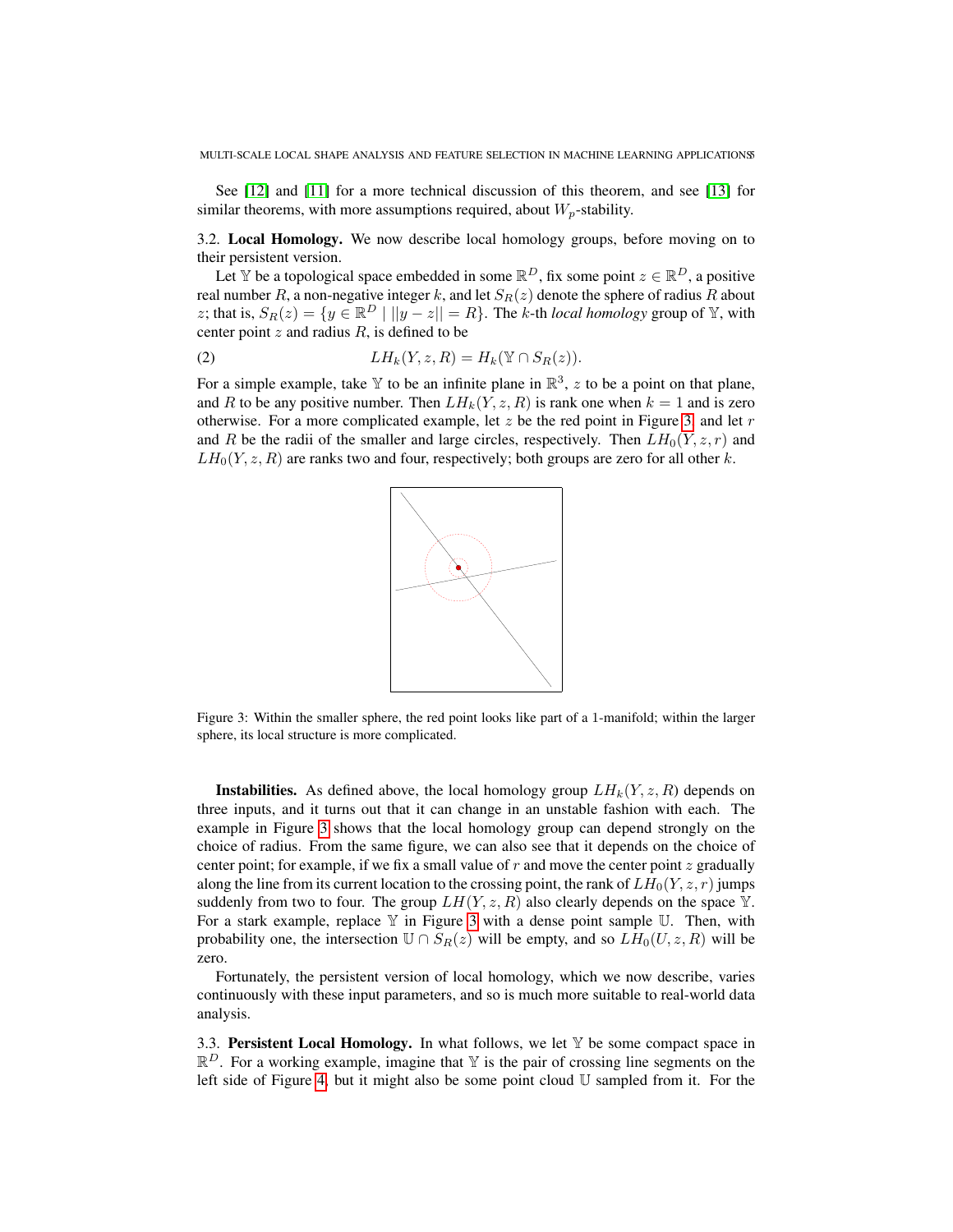

<span id="page-5-0"></span>Figure 4: Left: Y is the intersecting line segments, z is the marked point, and  $S_R(z)$  is the dashed circle. Right: the persistence diagram  $PLH_0(Y, z, R)$ ; the dot on top has infinite death time, and the values of  $\alpha_1$  through  $\alpha_4$  are indicated along the birth-axis.

moment, we fix a value of R and a choice of z. The basic idea behind PLH is that, instead of examining the connectivity of  $\mathbb{Y} \cap S_R(z)$ , we use a gradually thickening  $\mathbb{Y}$  to filter  $S_R(z)$  and watch the homological information change during this process.

More precisely, we let  $d_Y : \mathbb{R}^D \to \mathbb{R}$  be the *distance function* which maps each point x in  $\mathbb{R}^D$  to the distance  $d_Y(x)$  from its closest neighbor on Y. Abusing the notation above, we let  $\mathbb{Y}_{\alpha}$  denote the threshold sets for this function. Note that  $\mathbb{Y}_{0} = \mathbb{Y}$ , while  $\mathbb{Y}_{\alpha}$  for positive  $\alpha$  represents a thickened version of Y; when Y is a point cloud,  $Y_{\alpha}$  is just the union of closed balls of radius  $\alpha$  around all of the points in the cloud.

For each fixed value of  $\alpha$ , we form the intersection  $\mathbb{Y}_{\alpha} \cap S_{R}(z)$ . We then let  $\alpha$  increase from zero to infinity and track the evolution of the homology groups  $H_k(\mathbb{Y}_{\alpha} \cap S_R(z))$ , calling the resulting persistence diagram  $PLH_k(\mathbb{Y}, z, R)$ . Note that this is just an alternative way of looking at the persistence diagram  $Dgm_k(d_Y |_{S_R(z)})$ .

**Example.** With  $Y, z$ , and R as indicated in the caption for the left side of Figure [4,](#page-5-0) we work through the computation of  $PLH_0(Y, z, R)$ . The original space  $\mathbb{Y} \cap S_R(z)$  consists of three points, which we will call  $A, B, C$ , working from left to right. A small amount of thickening, say to  $\alpha_1$ , produces a fourth component D. Almost immediately after, at  $\alpha_2$ , the components A and B merge, followed quickly, at  $\alpha_3$  by the merging of  $D$  and  $C$ . At that time, there are two growing components, and they eventually merge when the entire sphere is filled in at  $\alpha_4$ . In summary, we have the birth-death pairs  $\{(0, \infty), (0, \alpha_4), (0, \alpha_2), (\alpha_1, \alpha_3)\}\,$ , which leads to the diagram shown on the right of the same figure.

**Stabilities.** As promised above, we now show that persistence diagrams  $PLH_k(Y, z, R)$ are robust to small changes in any of their three inputs. Recall that the Hausdorff distance  $d_H(\mathbb{Y}, \mathbb{Y}')$  between two compact subsets is defined to be the minimum  $\epsilon$  such that  $\mathbb{Y} \subseteq \mathbb{Y}'_\epsilon$ and  $\mathbb{Y}' \subseteq \mathbb{Y}_{\epsilon}$ ,

**Theorem 3.2.** Let  $\mathbb{Y}, \mathbb{Y}'$  be compact subsets of  $\mathbb{R}^D$ , let  $z, z' \in \mathbb{R}^D$ , and let  $R, R' > 0$ . Set  $\epsilon = d_H(\mathbb{Y}, \mathbb{Y}')$  and fix a non-negative integer k. Then:

$$
W_{\infty}(PLH_k(\mathbb{Y}, z, R), PLH_k(\mathbb{Y}, z, R') \leq |R - R'|,
$$
  
\n
$$
W_{\infty}(PLH_k(\mathbb{Y}, z, R), PLH_k(\mathbb{Y}, z', R) \leq ||z - z'||,
$$
  
\n
$$
W_{\infty}(PLH_k(\mathbb{Y}, z, R), PLH_k(\mathbb{Y}', z, R) \leq \epsilon.
$$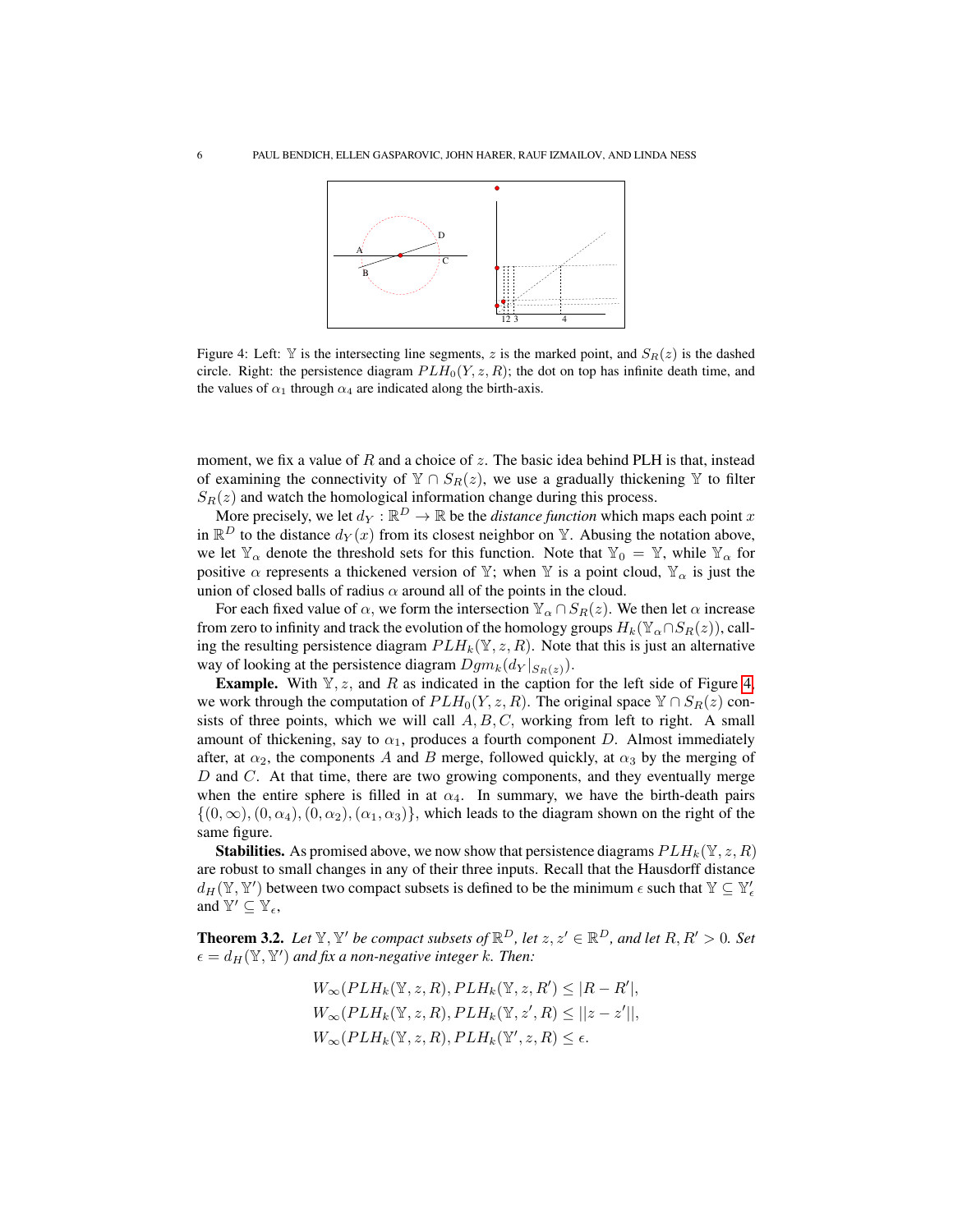*Proof.* For the first inequality, we may assume that our fixed center point  $z$  is at the origin in  $\mathbb{R}^D$ . We define two functions  $f, g: \mathbb{R}^D \to \mathbb{R}$  by  $f(x) = d_Y(Rx)$  and  $g(x) = d_Y(R'x)$ . Note that restricting f and g to the unit sphere S in  $\mathbb{R}^D$  is the same thing as restricting  $d_Y$ to  $S_R(z)$  and  $S_{R'}(z)$ , respectively. So by Theorem [3.1,](#page-3-1) we have

$$
W_{\infty}(PLH_k(\mathbb{Y}, z, R), PLH_k(\mathbb{Y}, z, R')) \leq ||f||_{S} - g||_{\infty}.
$$

To bound the right-hand-side, fix some  $x \in S$ , and let  $y_0$  and  $y_1$  be the closest points in  $\mathbb Y$  to  $Rx$  and  $R'x$ , respectively. Then

$$
f(x) = ||y_0 - Rx|| \le ||y_1 - Rx||,
$$
  

$$
g(x) = ||y_1 - R'x| \le ||y_0 - R'x||.
$$

Assume for the moment that  $f(x) \ge g(x)$ . Then

$$
|f(x) - g(x)| \le |||y_1 - Rx|| - ||y_1 - R'x|||
$$
  
\n
$$
\le ||x||(|R - R'|) = |R - R'|.
$$

An identical argument takes care of the case when  $g(x) > f(x)$ , and taking a maximum over  $S$  gives the claim.

A similar argument with the functions  $h(x) = d_Y(z + Rx)$  and  $j(x) = d_Y(z' + Rx)$ suffices for the second inequality.

Finally, it is easy to see that  $||d_Y - d_{Y'}||_{\infty} \le d_H(\mathbb{Y}, \mathbb{Y}')$ , for any pair of compact spaces. Since restricting the domain of these two functions to  $S_R(z)$  can only make the  $L_{\infty}$ -distance smaller, a final application of Theorem [3.1](#page-3-1) gives the third inequality.

These results can of course be combined, along with the triangle inequality, to give a bound for what happens when all three inputs are changed at once.

#### 4. MLSA FEATURES IN MACHINE LEARNING

<span id="page-6-0"></span>In what follows, we present two examples of synthetically generated point cloud datasets that were sampled from simple stratified spaces. We use them to investigate the role of MLPCA features and PLH features, separately and taken together, in SVM learning applications. We refer to the combination of MLPCA and PLH features as *MLSA features*. We also include an example involving real data, namely, the LIDAR ground and vegetation datasets from [\[10\]](#page-13-22), and demonstrate improved performance results when MLSA features, as opposed to MLPCA or PLH features on their own, are used to distinguish between the two classes.

4.1. Data Preprocessing. The traditional approach to data pre-processing consists of scaling all the variables (features) to a common range of values (such as  $[0,1]$  or  $[-1,1]$  etc.). Alternatively, for each of the features, its empirical average can be subtracted from each data point, and the result divided by the empirically calculated standard deviation: that way, each coordinate of the data will have its mean equal to zero with variance equal to one, as is the case for the standard normal distribution  $N(0, 1)$ . The justification of these pre-processing methods is numerical: the precision of computational operations is less prone to errors if numbers of similar magnitude are being used.

It is also important to consider robustness of the decision rules under the conditions of data variability. Although there is no comprehensive theory of treating such issues (some data adaptation approaches are proposed in [\[29\]](#page-13-23)), there are some empirical observations (stemming from machine learning problems in rather diverse application areas including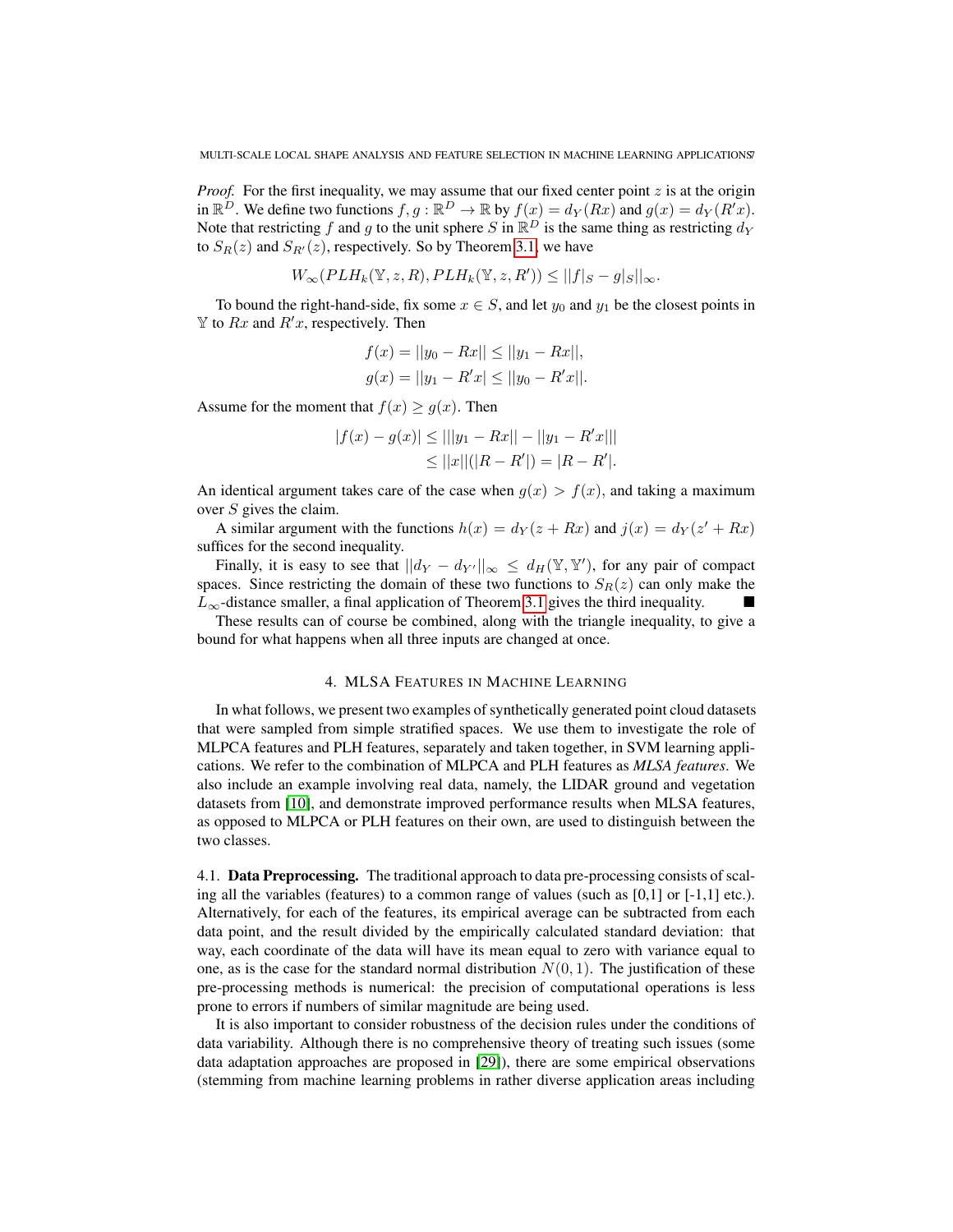computer networking, medical diagnostics, computer vision etc.) that suggest that deliberate pruning of available information can make the resulting decision rules more robust and reliable, given the inevitable variability between distributions of training and test datasets.

Specifically, we consider discretizing or binning of the already scaled data (with their first moments matching  $N(0, 1)$  along each of the available coordinates into several values that are centers of equal-integral/equal-area segments of the standard normal density function  $N(0, 1)$ . In this paper, we consider discretization into 10 equal-integral bins, so that the boundaries  $[b_i, b_{i+1}]$  of these bins are such that the probability of an  $N(0, 1)$ -distributed random value belonging to any of them is 1/10, i.e.,

$$
\frac{1}{\sqrt{2\pi}} \int_{b_i}^{b_{i+1}} \exp\left(-\frac{x^2}{2}\right) dx = \frac{1}{10}.
$$

This condition is realized by the following bins boundary values:

$$
-\infty, -1.2816, -0.8416, -0.5244, -0.2533, 0, +0.2533, +0.5244, +0.8416, +1.2816, +\infty
$$

Although discretization clearly reduces the information available in the given datasets, the accuracy (error rate) of the classification decision rule constructed on the discretized dataset is usually comparable with the accuracy of the classification decision rule constructed on the original dataset. Moreover, while the error rate is about the same, the balance of sensitivity and specificity is usually more stable for the discretized dataset. One can also argue that discretization provides graceful handling of outliers without losing the pertinent information and retaining the general direction of the outlier. Finally, discretization appears to be more robust to statistical deviations between training set and test set (the key assumption of machine learning is that both these sets should have the same distribution).

4.2. Synthetic Dataset Examples. Datasets with Crossing Points. We sampled 200 points from four different spaces, each consisting of unions of line segments within a disk of radius 0.4 centered at the origin. The four spaces are: a "+" shape formed from portions of the x and y axes; an "X" shape formed by portions of the lines  $y = -2x$  and  $y = 3x$ near the origin; a "Y" shape made up of portions of the lines  $y = -x$  and  $y = x$  above the x axis together with part of the negative y axis; and a "triple" of line segments consisting of the plus sign together with part of the line  $y = x$ . At each of the points in the datasets, we performed MLPCA at three different radii (0.1, 0.2, and 0.3) and extracted the eigenvalues and components of the corresponding eigenvectors, yielding 18 MLPCA features per point. Furthermore, for each of the points at the same three radii, we performed PLH, extracted the six most persistent 0-dimensional classes, and recorded as features the persistences of these six classes. The reason for selecting six classes is that at every point in each of the datasets, the 0-dimensional local homology groups are of rank at most three for the Y, at most four for the  $+$  and the X, and at most six for the triple crossing. Thus, each of the feature vectors has length 36.

In every instance, we trained a linear SVM classifier. We generated 50 examples from each category of dataset for training and 15 of each type for testing, for a total of 10, 000 points for training and 3, 000 for testing for each of the four categories.

To evaluate the performance of our features in the SVM classification process, we computed the maximum error rate for Type I (misclassify dataset A as dataset B) and Type II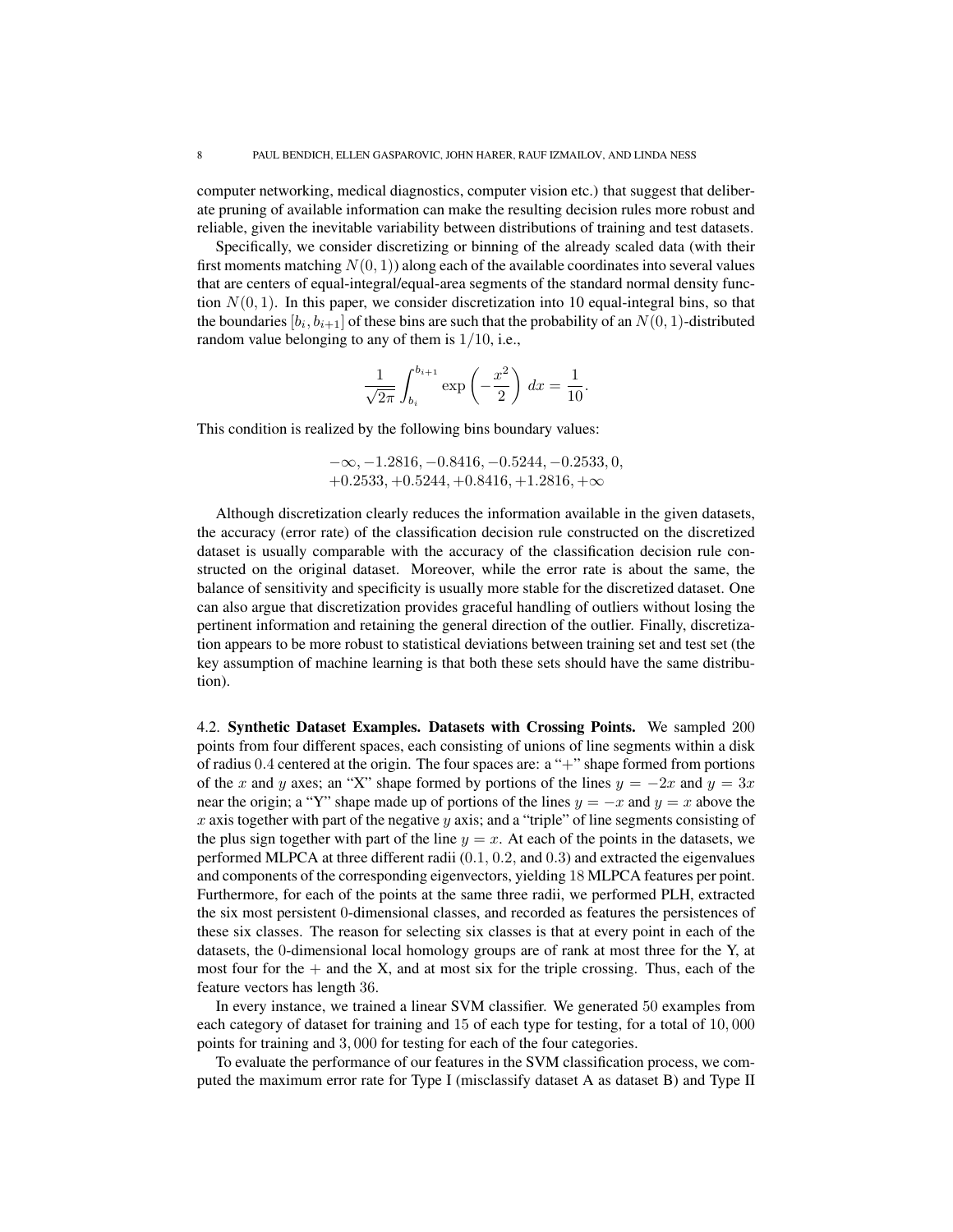(misclassify dataset B as dataset A) errors. We also recorded the sensitivity  $(100\%$  minus the Type I error rate) and specificity (100% minus the Type II error rate) as additional measures of accuracy.

The results of the six pairwise data experiments are reported in Tables [1-](#page-11-0)[6](#page-12-0) in Section [6.](#page-10-0) In every case, the combination of MLPCA and PLH features from MLSA led to the lowest error rates, with PLH alone outperforming MLPCA alone in five out of the six cases (the exception being the X vs. the triple crossing, see Table [5\)](#page-12-1). The discretization procedure did not appear to have a strong impact on the results: binning improved MLSA accuracy rates in three out of the six cases, and tied with the no binning accuracy rates in one instance.

The lowest error rate,  $0.03\%$ , was achieved for two different pairs: the  $+$  and the triple crossing, as well as the X and the Y. For the former, the underlying  $+$  shape is a subset of the triple crossing shape, but regardless of location within each dataset, PLH detects the presence of more local homology classes (at least at larger scales) in the case of the triple crossing than in the  $+$  case. The same is true for the case of the X and the Y, as well as for the pair consisting of the Y and the triple, which also saw an error rate under  $1\%$ . For the case of the  $+$  and the X, it is likely that the low MLSA error rates (again, under 1%) were largely due to differences in birth and death times between their respective local homology classes.

The highest error rates (around  $5-6\%$ ) occurred for the pairs consisting of the  $+$  and the Y, and the X and the triple crossing. However, for the former, recall that both point cloud types contain points on the negative  $y$  axis within a disk of radius 0.4. Since the largest radius in the MLPCA and PLH computations was  $0.3$ , such points on both the  $+$  and the Y sufficiently far from the origin should indeed be indistinguishable from one another. For the latter, the decrease in accuracy may be attributed to the fact that there are a number of points in both the X and the triple crossing point clouds such that computing PLH at those points results in local homology groups of the same rank.

Densely Sampled Line Segments with Points on One Side vs. Both Sides. For our second synthetic dataset example, we obtained point clouds in two different ways: first, by sampling 200 points from the line segment  $x = 0, 0 \le y \le 1$ , along with 200 points from the unit square  $[0, 1] \times [0, 1]$  (see Figure [5\(](#page-9-0)a)); second, by sampling 200 points from the same line segment as well as a total of 200 points from the rectangle  $[-1, 1] \times [0, 1]$ (100 points on either side of the line segment, see Figure [5\(](#page-9-0)b)). The goal of the machine learning experiment was to distinguish points on the densely sampled line segments in the first case from points on the corresponding line segments in the second case.

In both cases, for radii 0.2 and 0.4, we computed MLPCA features (two eigenvalues and components of the two associated eigenvectors) and PLH features (the persistence of the most persistent 1-dimensional PLH class) for a total of 14 features at each of the 200 points on the densely sampled line segments. The reasoning behind our choice of PLH features is as follows. When PLH is computed at points on the densely sampled line segment in Figure [5\(](#page-9-0)b), it detects a high-persistence 1-dimensional class, whereas the 1-dimensional local homology is trivial in the case of the line segment with points on only one side. Note that 0-dimensional PLH data should be the same in both cases.

As in our previous set of examples, we trained a linear SVM classifier with 10, 000 points from each category of dataset for training and 3, 000 for testing. Once again, the lowest error rate (4.07%) was achieved when both MLPCA and PLH features were utilized, with PLH features alone still vastly outperforming MLPCA features alone (7.83% vs. 33.83%); see Table [7.](#page-12-2) In this example, 10−bin discretization led to poorer accuracy rates for both MLSA features as well as PLH features alone than when no binning was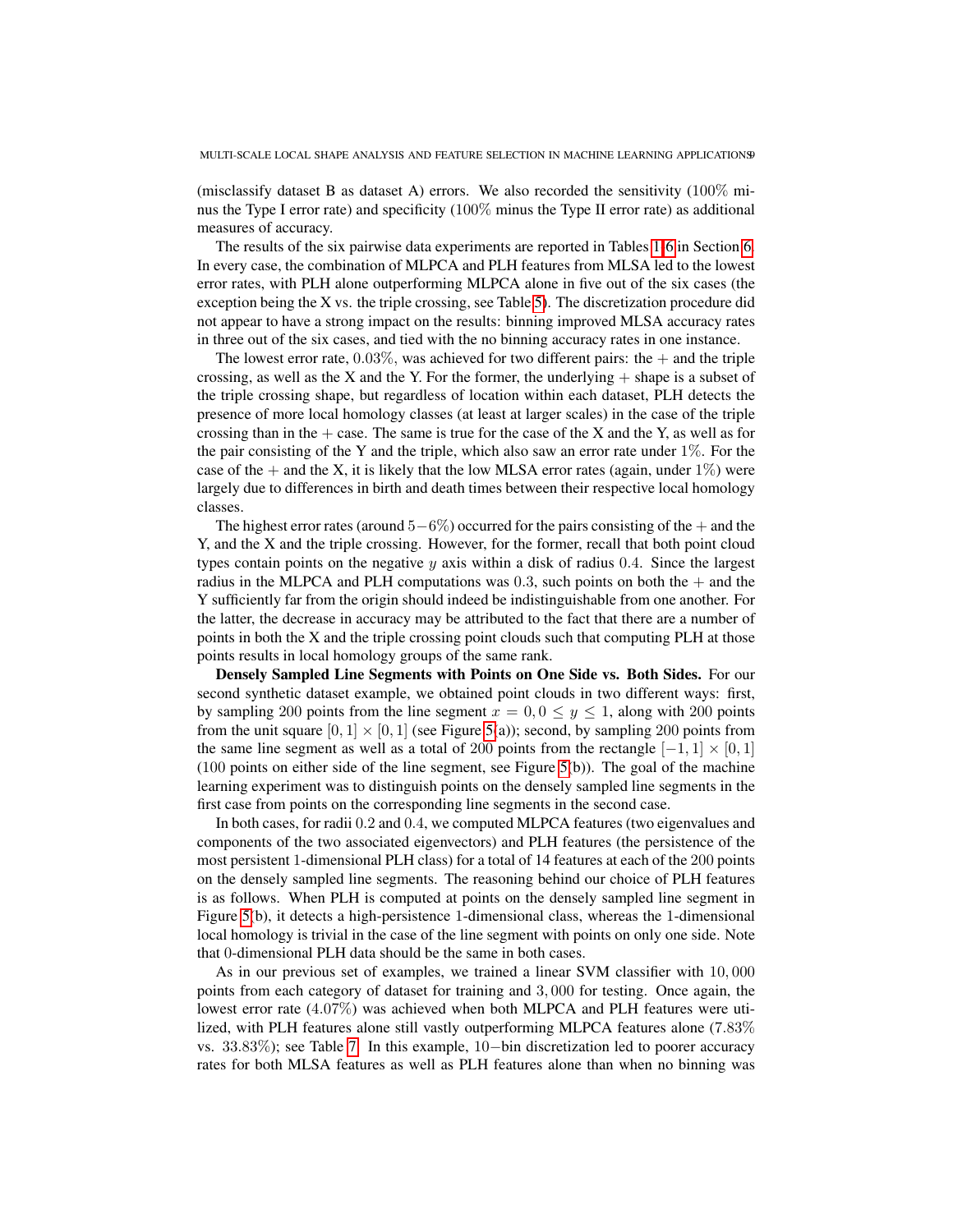employed. For MLPCA features alone, the results were slightly better when binning was utilized (31.4% vs. 33.83%).



<span id="page-9-0"></span>Figure 5: Densely sampled line segment with points on one side only vs. both sides.

4.3. LIDAR Image Dataset Results. In order to investigate the utility of PLH information for feature construction in real data, we studied a dataset, introduced in [\[10\]](#page-13-22), which consists of a total of 639, 520 three-dimensional points that were collected via LIDAR and labeled as either "ground" or "vegetation," with 10 subsets of each type (see Figure [6\)](#page-9-1).

For proof-of-concept purposes, we randomly sampled 1000 points from each of the 10 subsets in each category, for a total of 20, 000 points. We split the data into training and testing groups in the same way as the authors of [\[10\]](#page-13-22) and [\[4\]](#page-13-16); namely, we used the points in data subsets  $1, 2, 4, 6$ , and  $8$  for training, and subsets  $3, 5, 7, 9$ , and  $10$  for testing. At each of the two scales  $2^{-3}$  and  $2^{-4}$ , we computed MLPCA features (three eigenvalues and components of three eigenvectors) and PLH features (persistences of the most persistent 0 dimensional class and the most persistent 1-dimensional class) at each of the 1000 points. In addition, as in [\[4\]](#page-13-16), we included the coordinates of the points in the list of features. This yielded a total of 31 features.

For MLPCA features alone with discretization, the maximum of the Type I (misclassify ground floor as vegetation) and Type II (misclassify vegetation as ground floor) error rates was 4.95%. When the PLH features were added to the MLPCA features, the maximum error rate was reduced to 4.31%, a 15% improvement. See Table [8](#page-12-3) for details. Note that



<span id="page-9-1"></span>Figure 6: LIDAR dataset: green points correspond to "vegetation," black points correspond to "ground."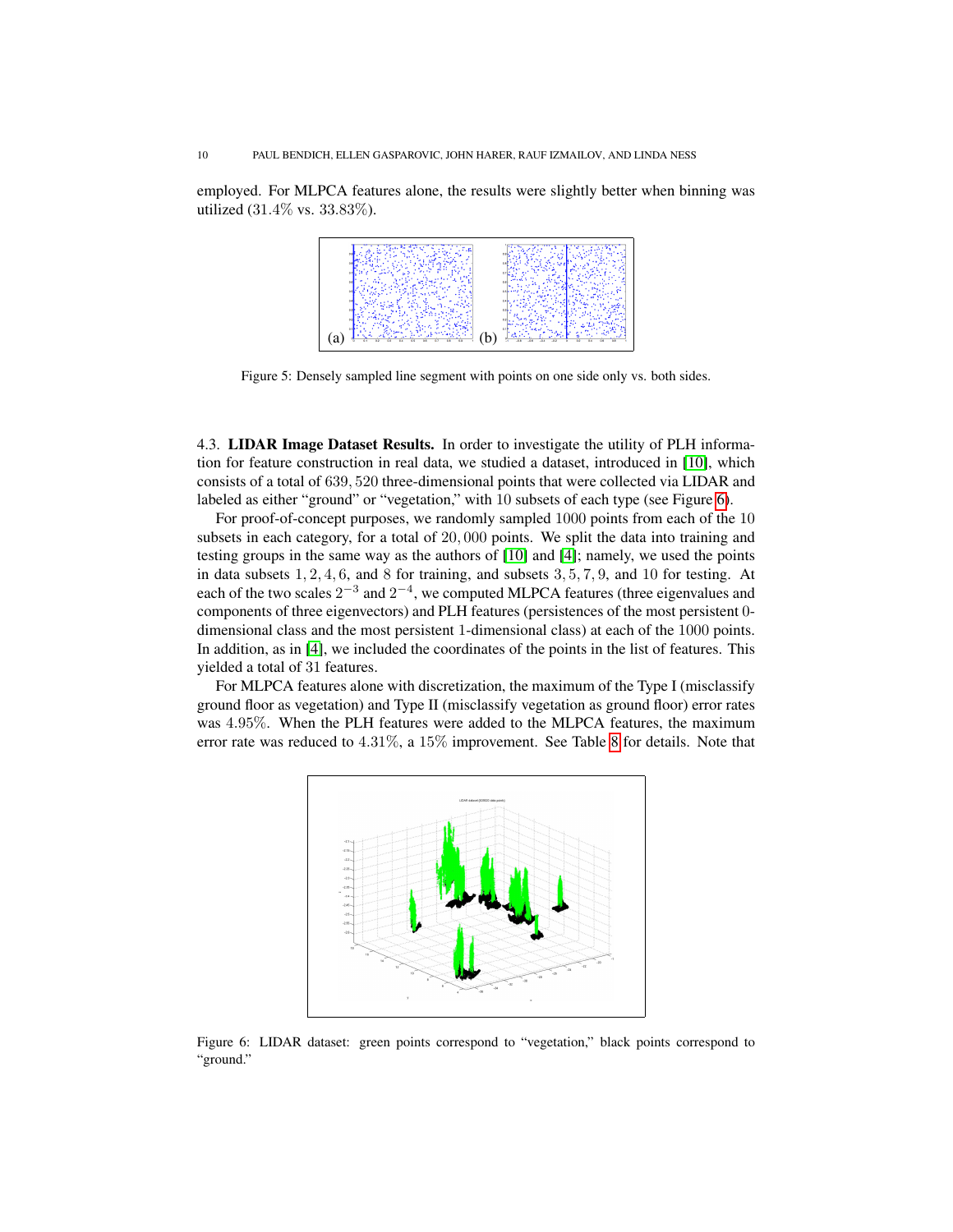taking only PLH features led to greatly reduced levels of accuracy compared to taking either MLSA features or MLPCA features alone. This is likely due to the low number of PLH features (namely, four) compared to the size of the datasets. In all cases, discretization resulted in an improvement of accuracy rates on the order of  $15 - 20\%$ .

#### 5. DISCUSSION

<span id="page-10-1"></span>The above results are promising in that multi-scale local shape analysis via a combination of MLPCA and PLH features consistently led to improved classification decision results for both synthetic and real datasets.

The synthetic data experiments suggest future research to determine if more sophisticated multi-scale local principal component features could improve detection of local dimensions in singular spaces. Moreover, there are other methods of turning persistence diagrams into features (for example, treating the diagram as a binned image [\[7\]](#page-13-24), or using ideas from algebraic geometry [\[1\]](#page-13-25)) that may be more advantageous in different settings.

In this context, the advantages of 10−bin discretization are less pronounced. In fact, in synthetic datasets, the discretization process led to poorer performance results, although it did improve the classification quality for the real dataset. This is actually to be expected, since the primary value of discretization is to make the decision rule robust in the case when there are statistical differences between training and test data. With real life data, it is often the case that there are such differences (e.g., one collects data for training, and at the time of testing the data, the selection mechanism may be slightly different from that for training, etc.). Thus, binning allows the decision rule to retain its robustness in such situations, as in the LIDAR case, where various patches of ground and vegetation differ from each other. If, however, there is a strong statistical match between training and test data (as typically happens in synthetic data, where the match is enforced by sampling the same distribution), then binning is useless: it throws away information for the sake of robustness, which is irrelevant in the case of a perfect match, causing performance to suffer.

We have identified several steps that we plan to undertake in future work. Among them is a more advanced version of the MLPCA approach used in this paper. It relies on features defined in terms of normalized multi-scale constructs called Jones Beta numbers [\[20,](#page-13-26) [21,](#page-13-27) [22,](#page-13-15) [25\]](#page-13-28). Our preliminary experiments with this approach show improved classification rates and lower testing error rates for a number of cases in which these are the only features utilized. We plan to continue with additional experiments and investigate what happens when the new features are combined with PLH features.

### 6. SUMMARY TABLES

<span id="page-10-0"></span>The following tables summarize the results of the synthetic dataset experiments (Tables [1-](#page-11-0)[7\)](#page-12-2) and the LIDAR dataset experiment (Table [8\)](#page-12-3). A value of 10 for "Bins" indicates the utilization of 10-bin discretization.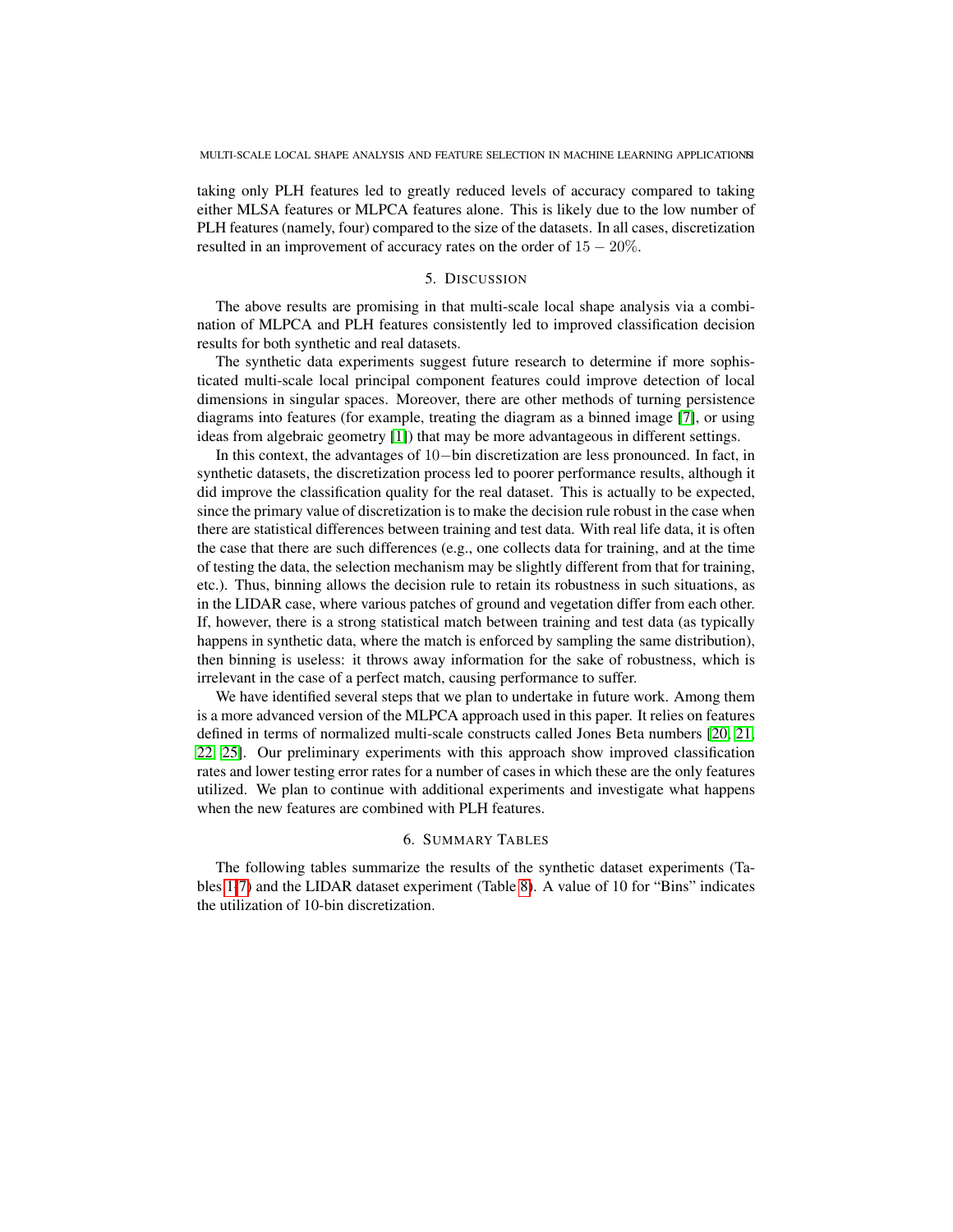### <span id="page-11-0"></span>Table 1:  $+$  vs.  $X$

| Features     | <b>Bins</b>    | Sens.  | Spec.  | <b>Max Errors</b> |
|--------------|----------------|--------|--------|-------------------|
| <b>PLH</b>   | N <sub>0</sub> | 99.00% | 98.63% | 1.37%             |
| <b>MLPCA</b> | N <sub>0</sub> | 87.90% | 95.67% | 12.10%            |
| <b>MLSA</b>  | N <sub>0</sub> | 99.37% | 99.30% | 0.70%             |
| <b>PLH</b>   | 10             | 89.13% | 94.67% | 10.87%            |
| <b>MLPCA</b> | 10             | 84.23% | 93.60% | 15.77%            |
| <b>MLSA</b>  | 10             | 98.23% | 98.63% | $1.77\%$          |

Table 2:  $+$  vs.  $Y$ 

| Features     | <b>Bins</b>    | Sens.  | Spec.  | <b>Max Errors</b> |
|--------------|----------------|--------|--------|-------------------|
| <b>PLH</b>   | N <sub>0</sub> | 89.23% | 92.93% | 10.77%            |
| <b>MLPCA</b> | N <sub>0</sub> | 87.83% | 94.23% | 12.17%            |
| <b>MLSA</b>  | No             | 93.90% | 97.50% | 6.10%             |
| PLH          | 10             | 85.87% | 97.23% | 14.13%            |
| <b>MLPCA</b> | 10             | 82.27% | 91.33% | 17.73%            |
| <b>MLSA</b>  | 10             | 93.93% | 98.87% | $6.07\%$          |

### Table 3: + vs. Triple

| Features     | <b>Bins</b>    | Sens.  | Spec.  | <b>Max Errors</b> |
|--------------|----------------|--------|--------|-------------------|
| <b>PLH</b>   | N <sub>0</sub> | 99.73% | 99.43% | 0.57%             |
| <b>MLPCA</b> | N <sub>0</sub> | 86.67% | 96.80% | 13.33%            |
| <b>MLSA</b>  | N <sub>0</sub> | 99.83% | 99.93% | 0.17%             |
| PLH          | 10             | 99.97% | 99.77% | 0.23%             |
| <b>MLPCA</b> | 10             | 86.43% | 95.27% | 13.57%            |
| <b>MLSA</b>  | 10             | 99.97% | 99.97% | 0.03%             |

Table 4: X vs. Y

| Features     | Bins | Sens.  | Spec.   | <b>Max Errors</b> |
|--------------|------|--------|---------|-------------------|
| <b>PLH</b>   | No   | 95.20% | 98.93%  | 4.80%             |
| <b>MLPCA</b> | No   | 79.17% | 93.77%  | 20.83%            |
| <b>MLSA</b>  | No   | 99.97% | 100.00% | 0.03%             |
| PLH          | 10   | 94.67% | 97.77%  | 5.33%             |
| <b>MLPCA</b> | 10   | 81.50% | 94.80%  | 18.50%            |
| <b>MLSA</b>  | 10   | 99.97% | 99.97%  | 0.03%             |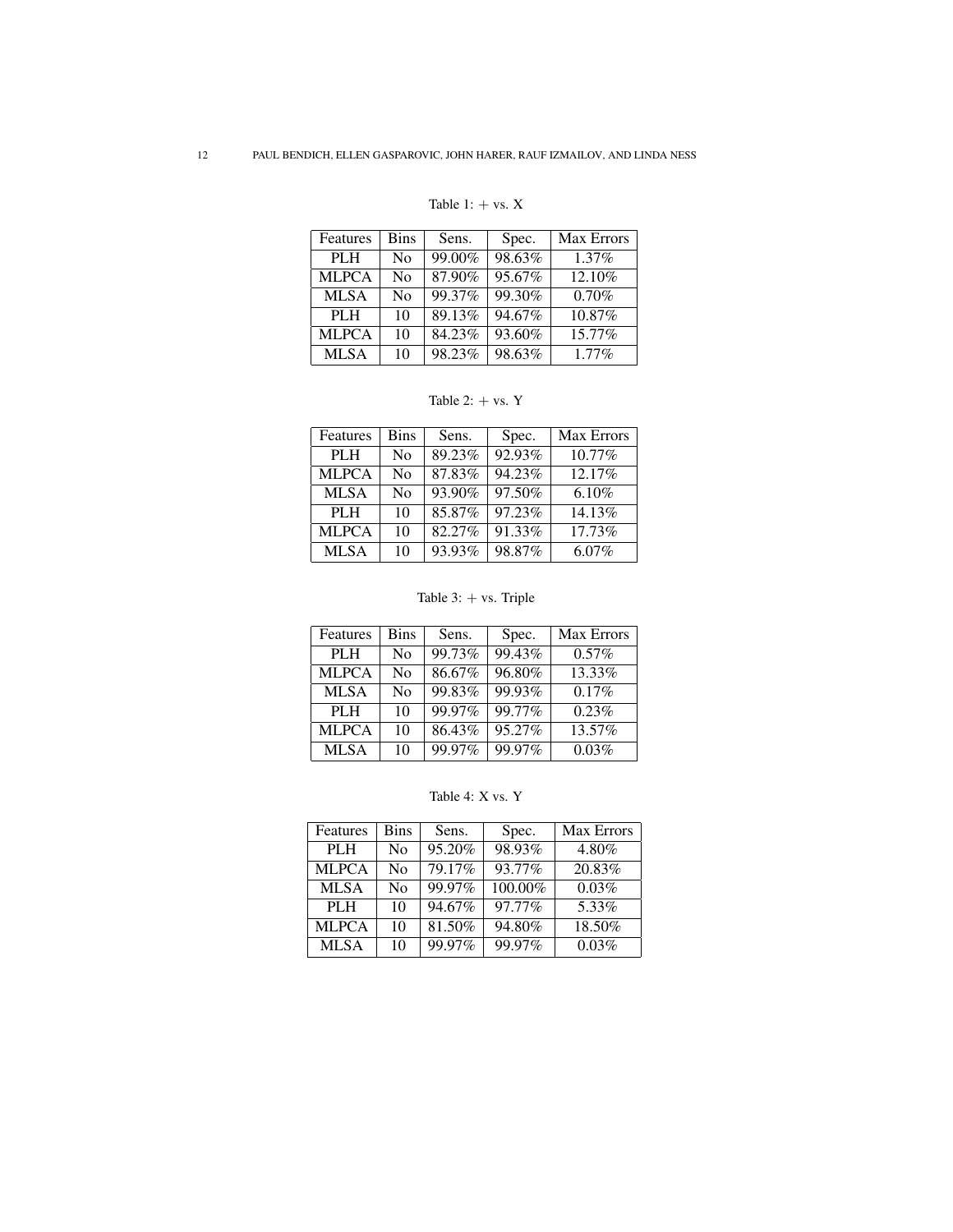## <span id="page-12-1"></span>Table 5: X vs. Triple

| <b>Features</b> | <b>Bins</b>    | Sens.     | Spec.  | <b>Max Errors</b> |
|-----------------|----------------|-----------|--------|-------------------|
| PLH             | N <sub>0</sub> | 89.13%    | 92.03% | 10.87%            |
| <b>MLPCA</b>    | N <sub>0</sub> | 90.00%    | 92.53% | 10.00%            |
| <b>MLSA</b>     | No             | 94.20%    | 98.30% | 5.80%             |
| PLH             | 10             | 89.50%    | 93.90% | 10.50%            |
| <b>MLPCA</b>    | 10             | $92.60\%$ | 93.30% | 7.40%             |
| <b>MLSA</b>     | 10             | 95.00%    | 98.73% | 5.00%             |

# <span id="page-12-0"></span>Table 6: Y vs. Triple

| Features     | <b>Bins</b> | Sens.  | Spec.   | Max Errors |
|--------------|-------------|--------|---------|------------|
| <b>PLH</b>   | No          | 98.17% | 100.00% | 1.83%      |
| <b>MLPCA</b> | No          | 92.70% | 91.37%  | 8.63%      |
| <b>MLSA</b>  | No          | 99.23% | 100.00% | $0.77\%$   |
| PLH          | 10          | 97.47% | 100.00% | 2.53%      |
| <b>MLPCA</b> | 10          | 95.77% | 87.57%  | 12.43%     |
| <b>MLSA</b>  | 10          | 99.13% | 100.00% | 0.87%      |

### <span id="page-12-2"></span>Table 7: One Side vs. Both Sides

| Features     | <b>Bins</b>    | Sens.  | Spec.  | <b>Max Errors</b> |
|--------------|----------------|--------|--------|-------------------|
| <b>PLH</b>   | N <sub>0</sub> | 92.17% | 99.73% | 7.83%             |
| <b>MLPCA</b> | N <sub>0</sub> | 66.17% | 86.03% | 33.83%            |
| <b>MLSA</b>  | N <sub>0</sub> | 95.93% | 98.73% | $4.07\%$          |
| PLH          | 10             | 91.67% | 99.73% | 8.33%             |
| <b>MLPCA</b> | 10             | 68.60% | 83.97% | 31.40%            |
| <b>MLSA</b>  | 10             | 95.13% | 98.73% | 4.87%             |

### <span id="page-12-3"></span>Table 8: LIDAR

| Features     | <b>Bins</b>    | Sens.     | Spec.  | <b>Max Errors</b> |
|--------------|----------------|-----------|--------|-------------------|
| <b>PLH</b>   | N <sub>0</sub> | 92.80%    | 74.04% | 25.96%            |
| <b>MLPCA</b> | N <sub>0</sub> | 94.28%    | 98.86% | 5.72%             |
| <b>MLSA</b>  | N <sub>0</sub> | 94.90%    | 98.56% | 5.10%             |
| PLH          | 10             | 92.98%    | 78.04% | 21.96%            |
| <b>MLPCA</b> | 10             | $95.05\%$ | 99.06% | 4.95%             |
| <b>MLSA</b>  | 10             | $95.69\%$ | 99.14% | 4.31%             |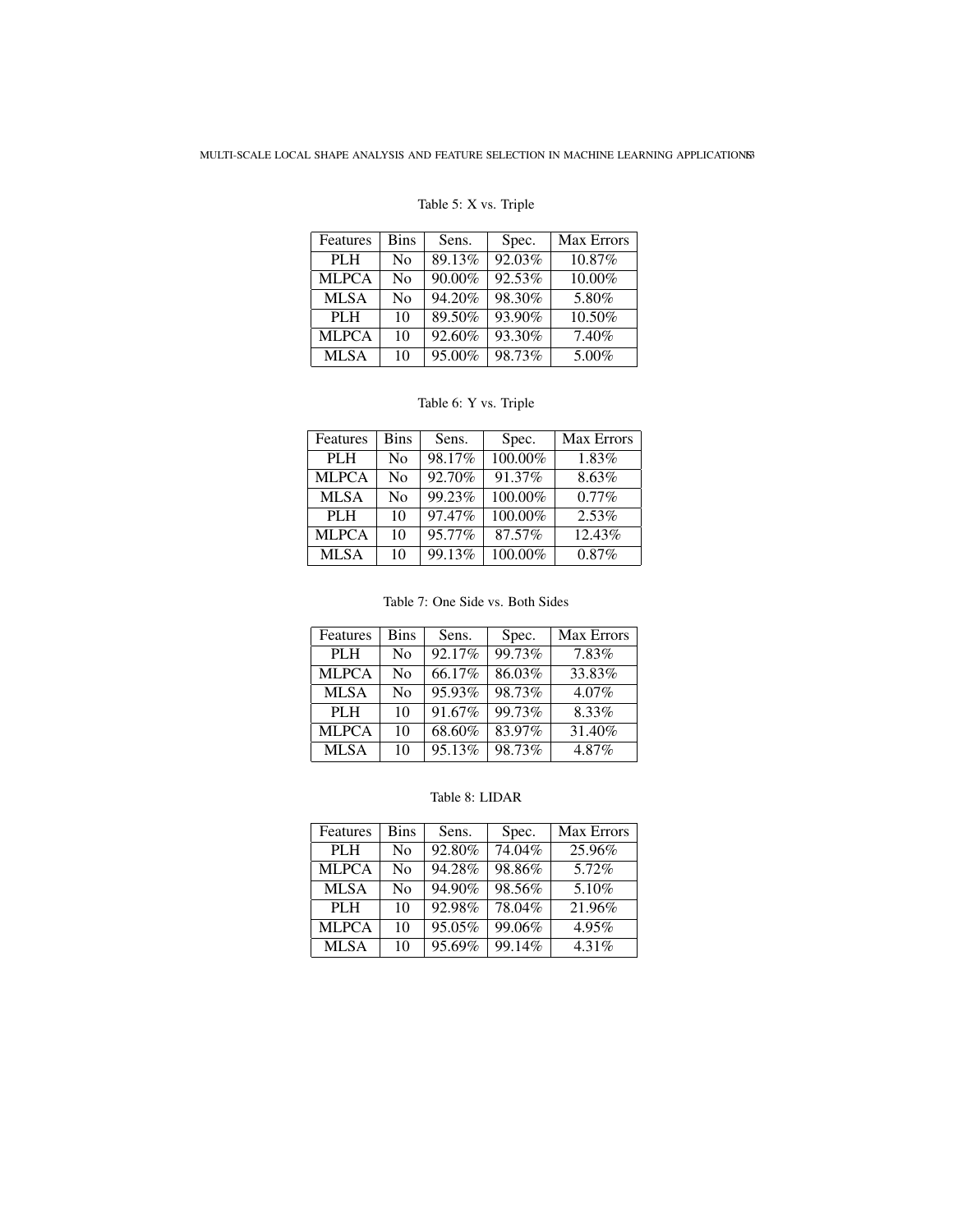#### **REFERENCES**

- <span id="page-13-25"></span>[1] A. Adcock, E. Carlsson, and G. Carlsson. The ring of algebraic functions on persistence bar codes. *ArXiv e-prints*, 2013.
- <span id="page-13-14"></span>[2] Mahmuda Ahmed, Brittany Fasy, and Carola Wenk. Local persistent homology based distance between maps. In *Proc. ACM SIGSPATIAL GIS*, 2014. to appear.
- <span id="page-13-17"></span>[3] D. Bassu, R. Izmailov, A McIntosh, L. Ness, and D. Shallcross. Application of multi-scale singular vector decomposition to vessel classification in overhead satellite imagery. *submitted*.
- <span id="page-13-16"></span>[4] D. Bassu, R. Izmailov, A McIntosh, L. Ness, and D. Shallcross. Centralized multi-scale singular value decomposition for feature construction in LIDAR image classification problems. In *Applied Imagery Pattern Recognition Workshop (AIPR), 2012 IEEE*, pages 1–6, Oct 2012.
- <span id="page-13-10"></span>[5] P. Bendich, D. Cohen-Steiner, H. Edelsbrunner, J. Harer, and D. Morozov. Inferring local homology from sampled stratified spaces. In *Proceedings 48th Annual IEEE Symposium on Foundations of Computer Science*, pages 536–546, 2007.
- <span id="page-13-12"></span>[6] P. Bendich, B. Wang, and S. Mukherjee. Local homology transfer and stratification learning. In *Proceedings of the Twenty-Third Annual ACM-SIAM Symposium on Discrete Algorithms*, pages 1355–1370. SIAM, 2012.
- <span id="page-13-24"></span>[7] Paul Bendich, Sang Chin, Jesse Clarke, John deSena, John Harer, Elizabeth Munch, Andrew Newman, David Porter, David Rouse, Nate Strawn, and Adam Watkins. Topological and statistical behavior classifiers for tracking applications. 2014. arXiv:1406.0214.
- <span id="page-13-7"></span>[8] S.-T. Bow. *Pattern Recognition and Image Preprocessing*. New York: Marcel Dekker, 2002.
- <span id="page-13-1"></span>[9] L. Breiman. Random forests. *Machine Learning*, 45:5–32, 2001.
- <span id="page-13-22"></span>[10] N. Brodu and D. Lague. 3D terrestial LIDAR data classification of complex natural scenes using a multiscale dimensionality criterion: Applications in geomorphology. *ISPRS Journal of Photogrammetry and Remote Sensing*, 68:121–134, 2012.
- <span id="page-13-19"></span>[11] F. Chazal, D. Cohen-Steiner, M. Glisse, L. Guibas, and S. Oudot. Proximity of persistence modules and their diagrams. In *Proceedings of the 25th annual symposium on Computational geometry*, SCG '09, pages 237–246, New York, NY, USA, 2009. ACM.
- <span id="page-13-20"></span>[12] D. Cohen-Steiner, H. Edelsbrunner, and J. Harer. Stability of persistence diagrams. *Discrete Comput. Geom.*, 37(1):103–120, January 2007.
- <span id="page-13-21"></span>[13] D. Cohen-Steiner, H. Edelsbrunner, J. Harer, and Y. Mileyko. Lipschitz functions have  $L_p$ -stable persistence. *Found. Comput. Math.*, 10(2):127–139, February 2010.
- <span id="page-13-6"></span>[14] R. Coifman and S. Lafon. Diffusion maps. *Applied and Computational Harmonic Analysis*, 21:5–30, 2006.
- <span id="page-13-11"></span>[15] T. K. Dey, F. Fan, and Y. Wang. Dimension Detection with Local Homology. *arXiv e-prints*, May 2014.
- <span id="page-13-2"></span>[16] P. Domingos. A few useful things to know about machine learning. *Communications of the ACM*, 55:78–87, 2012.
- <span id="page-13-18"></span>[17] H. Edelsbrunner and J. Harer. *Computational Topology: An Introduction*. American Mathematical Society, 2010.
- <span id="page-13-3"></span>[18] I. Guyon and A. Elisseeff. An introduction to variable and feature selection. *Communications of the ACM*, 3:1157–1182, 2003.
- <span id="page-13-5"></span>[19] P. Jones, M. Maggioni, and R. Schul. Manifold parameterizations by eigenfunctions of the Laplacian and heat kernels. *Proceedings of the National Academy of Sciences*, 105:1803–1808, 2008.
- <span id="page-13-26"></span>[20] P.W. Jones. Rectifiable sets and the traveling salesman problem. *Invent. Math.*, 102:1–15, 1990.
- <span id="page-13-27"></span>[21] J.C. Léger. Menger curvature and rectifiability. Ann. of Math., 149:831-869, 1999.
- <span id="page-13-15"></span>[22] G. Lerman. Quantifying curvelike structures of measures by using L<sup>2</sup> Jones quantities. *Communications on Pure and Applied Mathematics*, 56(9):1294–1365, 2003.
- <span id="page-13-0"></span>[23] H. Liu and H. Motoda. *Computational Methods of Feature Selection*. Chapman & Hall/CRC, 2008.
- <span id="page-13-9"></span>[24] J. R. Munkres. *Elements of Algebraic Topology*. Addison Wesley, 1993.
- <span id="page-13-28"></span>[25] H. Pajot. *Analytic capacity, rectifiability, Menger curvature and the Cauchy integral*. Number 1799 in Lecture Notes in Mathematics. Springer, 2002.
- <span id="page-13-4"></span>[26] B. Schölkopf, A. Smola, and K. Müller. Nonlinear component analysis as a kernel eigenvalue problem. *Neural Computation*, 10:1299–1319, 1998.
- <span id="page-13-8"></span>[27] M. Sonka, V. Hlavac, and R. Boyle. *Image Processing, Analysis and Machine Vision*. Toronto, Ontario: Thomson Learning, 2007.
- <span id="page-13-13"></span>[28] B. St. Thomas, L. Lin, L.-H. Lim, and S. Mukherjee. Learning Subspaces of Different Dimension. *arXiv e-prints*, April 2014.
- <span id="page-13-23"></span>[29] M. Sugiyama, T. Suzuki, and T. Kanamori. *Density Ratio Estimation in Machine Learning*. Cambridge, MA: Cambridge University Press, 2012.